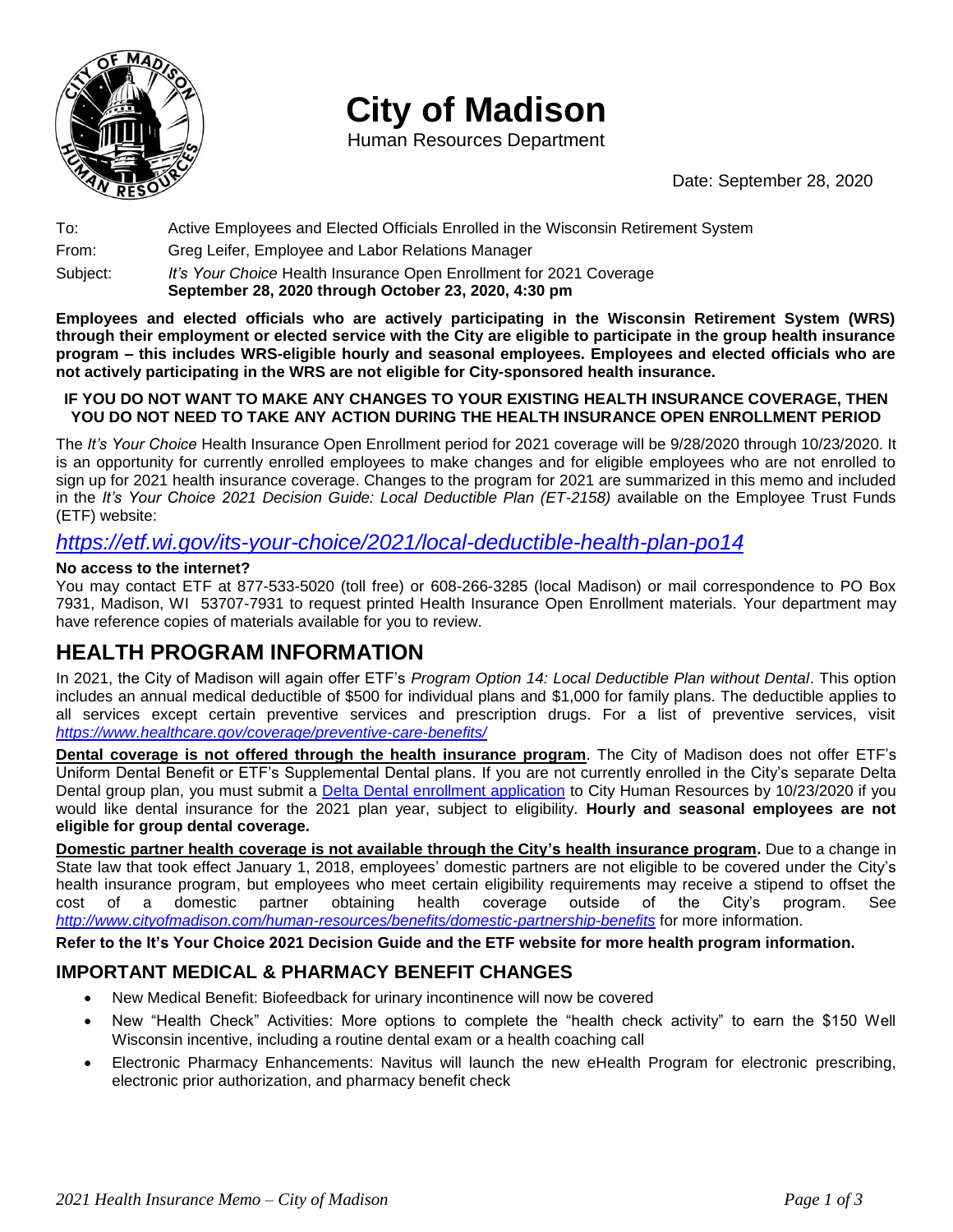### **HEALTH INSURANCE RATES AND ADDITIONAL INFORMATION**

Health insurance rates for permanent full-time employees are provided on a rate chart with this memo. Employee and employer contribution amounts are prorated based on an eligible employee's percentage of full-time employment. Employee required premium contributions for less-than-full-time employees will generally be greater than the required contributions for full-time employees. Expanded premium rate charts, including employee and employer contributions for less-than-full-time equivalent employees, are available on the City of Madison Human Resources Benefits website at *<https://www.cityofmadison.com/human-resources/benefits/open-enrollment>* and may be included with less-than-full-time employees' open enrollment materials.

**To remain with your current plan and continue your existing health insurance coverage in 2021, you do not need to take any action.** If you want to cancel coverage, add coverage, change plan or level of coverage, add or remove dependents, etc., then you must submit a health insurance application/change either [online](https://www.cityofmadison.com/human-resources/benefits/health-dental-and-vision-insurance/changing-health-coverage) or on [paper](https://etf.wi.gov/publications/et2301/download?inline=) before the October 23, 2020 deadline (4:30 pm for paper application/change forms). If you are enrolling in coverage for the first time, a paper application may be required. Outside of the Open Enrollment period, changes may be made only within certain time limits, typically 30 days, following a qualifying event (family status change or other eligibility change). **Open Enrollment changes are effective January 1, 2021.**

**If possible, please use the ETF online system for enrolling or making health insurance changes.** Instructions for making changes online are available on the City of Madison Human Resources Benefits website at

*<https://www.cityofmadison.com/human-resources/benefits/health-dental-and-vision-insurance/changing-health-coverage>*.

Your unique 8-digit ETF member number may be found on your Navitus Pharmacy Benefit card. You may also contact Human Resources at 608-266-4615 or benefits@cityofmadison.com to obtain your ETF member number. If necessary, paper copies of *[Form ET-2301: Health Insurance Application/Change Form](https://etf.wi.gov/publications/et2301/download?inline=)* may be printed from the ETF website or obtained from City Human Resources (The HR office is accessible only by appointment due to the COVID-19 pandemic – please call (608) 266-4615 or email [hr@cityofmadison.com](mailto:hr@cityofmadison.com) to schedule an appointment).

The City of Madison Benefits website has more detailed enrollment and supporting information. All eligible employees will receive an electronic copy of this memo by email from City Human Resources and/or a paper copy of this memo from their department. The City's Benefits website can be accessed from any internet-connected device at *<http://www.cityofmadison.com/human-resources/benefits>*.

**Questions about specific coverages should be directed to the health plans, whose websites and phone numbers are available through the** *It's Your Choice* **section of the ETF website at** 

*<https://etf.wi.gov/its-your-choice/2021/health-plan-search/local>*

**(click the appropriate health plan name to view contact information).**

ETF has E-Learning resources available, including information on the *It's Your Choice* Open Enrollment period. Visit *<https://etf.wi.gov/member-education>* to view these resources.

# **PHARMACY BENEFIT INFORMATION**

In 2021, Navitus continues to be the pharmacy benefit manager (PBM) for all available health plans. Copays/coinsurance and annual out-of-pocket limits for prescription drugs will remain as they were in 2020.

Visit etf.wi.gov or contact Navitus at 866-333-2757 for more pharmacy benefit information.

# **WELL WISCONSIN PROGRAM**

The \$150 Well Wisconsin incentive will continue to be available to you and your enrolled spouse. To earn the \$150, you will need to complete a health screening, health assessment, and well-being activity through StayWell. The \$150 incentive will be paid via a physical gift card that will be mailed to your home. Employees and their spouses will continue to see taxes on their incentives processed via payroll. StayWell also provides access to free and confidential resources and services, such as health coaching, online challenges, and more. Visit wellwisconsin.staywell.com for more information.

#### **BENEFITS INFORMATION MEETINGS**

Due to the COVID-19 pandemic, Open Enrollment Open Houses will not be held in 2020. Please contact City of Madison Human Resources, Employee Trust Funds, or participating health plans, as applicable, with any questions you might have.

ETF will host online events to provide information for the 2021 health plan year and answer your questions in an online forum.

• Register online: Register anytime for an online event that fits with your schedule.

- Save time, stay safe: Ask your questions from the comfort of home, no travel needed.
- Stay connected: Hear from vendors like StayWell, and ask your questions directly to the health plans.

Visit etf.wi.gov for member education opportunities and to register for an online event.